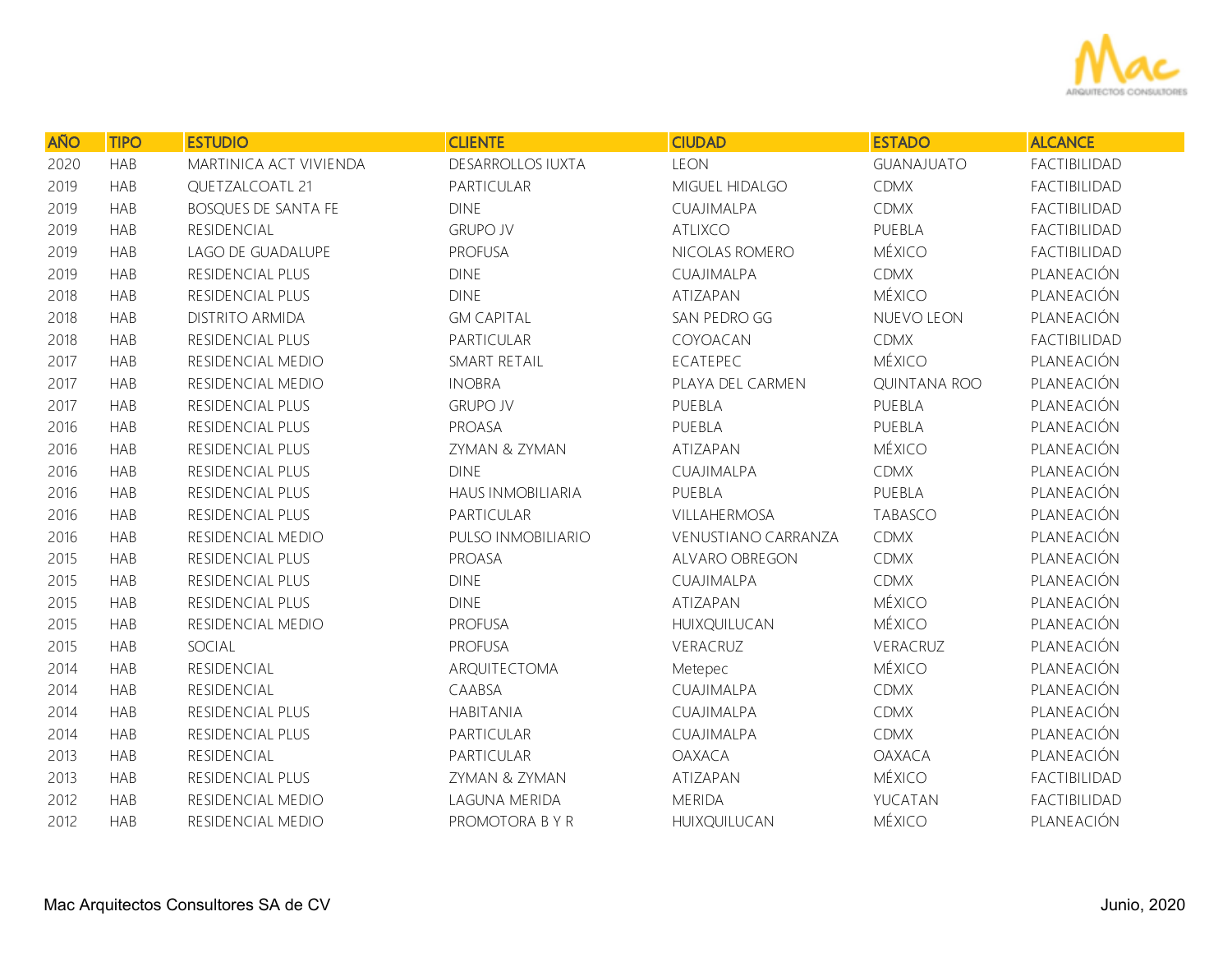

| AÑO  | <b>TIPO</b> | <b>ESTUDIO</b>          | <b>CLIENTE</b>             | <b>CIUDAD</b>        | <b>ESTADO</b>   | <b>ALCANCE</b> |
|------|-------------|-------------------------|----------------------------|----------------------|-----------------|----------------|
| 2011 | <b>HAB</b>  | RESIDENCIAL MEDIO       | NODUS ARQUITECTOS          | ATIZAPAN             | MÉXICO          | FACTIBILIDAD   |
| 2011 | <b>HAB</b>  | RESIDENCIAL MEDIO       | PARTICULAR                 | CUAUTITLAN           | MÉXICO          | FACTIBILIDAD   |
| 2010 | <b>HAB</b>  | RESIDENCIAL             | <b>GRUPO FRONDOSO</b>      | HUIXQUILUCAN         | <b>MÉXICO</b>   | PLANEACIÓN     |
| 2010 | <b>HAB</b>  | RESIDENCIAL             | PARTICULAR                 | HUIXQUILUCAN         | MÉXICO          | PLANEACIÓN     |
| 2010 | <b>HAB</b>  | RESIDENCIAL             | PARTICULAR                 | METEPEC              | <b>MÉXICO</b>   | PLANEACIÓN     |
| 2009 | <b>HAB</b>  | <b>VIDA RESIDENCIAL</b> | <b>TECHNOSYM GROUP</b>     | METEPEC              | <b>MÉXICO</b>   | PLANEACIÓN     |
| 2009 | <b>HAB</b>  | <b>DOS PUERTAS</b>      | ARQUITECTOMA               | CUAJIMALPA           | <b>CDMX</b>     | FACTIBILIDAD   |
| 2009 | <b>HAB</b>  | RESIDENCIAL             | AVAL                       | <b>TECAMAC</b>       | <b>MÉXICO</b>   | FACTIBILIDAD   |
| 2008 | <b>HAB</b>  | RESIDENCIAL             | RODRIGUEZ & ORENDAIN       | NAUCALPAN            | <b>MÉXICO</b>   | PLANEACIÓN     |
| 2008 | <b>HAB</b>  | CITY SANTA FE           | <b>GICSA</b>               | ALVARO OBREGON       | <b>CDMX</b>     | FACTIBILIDAD   |
| 2008 | <b>HAB</b>  | RESIDENCIAL             | <b>GRUPO M ARQUITECTOS</b> | TLALNEPANTLA         | <b>MÉXICO</b>   | PLANEACIÓN     |
| 2008 | <b>HAB</b>  | RESIDENCIAL             | <b>HAUS</b>                | <b>VILLAHERMOSA</b>  | <b>TABASCO</b>  | PLANEACIÓN     |
| 2007 | <b>HAB</b>  | RESIDENCIAL             | <b>GRUPO HERSAN</b>        | PUEBLA               | PUEBLA          | PLANEACIÓN     |
| 2007 | <b>HAB</b>  | RESIDENCIAL             | <b>BAHA</b>                | <b>MORELIA</b>       | MICHOACAN       | PLANEACIÓN     |
| 2007 | <b>HAB</b>  | CAPITAL REFORMA         | <b>GICSA</b>               | CIUDAD DE MEXICO     | <b>CDMX</b>     | FACTIBILIDAD   |
| 2007 | <b>HAB</b>  | RESIDENCIAL             | <b>GIO CONSTRUCCIONES</b>  | NAUCALPAN            | <b>MÉXICO</b>   | PLANEACIÓN     |
| 2007 | <b>HAB</b>  | HABITACIONAL MEDIO      | INMOBILIARIA DE TABASCO    | <b>IZTACALCO</b>     | <b>CDMX</b>     | PLANEACIÓN     |
| 2007 | <b>HAB</b>  | HABITACIONAL MEDIO      | <b>MOSS BONE</b>           | CUAUHTEMOC           | <b>CDMX</b>     | PLANEACIÓN     |
| 2006 | <b>HAB</b>  | RESIDENCIAL             | UMBRAL CAPITAL             | <b>BENITO JUAREZ</b> | <b>CDMX</b>     | PLANEACIÓN     |
| 2005 | <b>HAB</b>  | VIVIENDA MEDIA          | GUSTAVO BAZ 258 SA DE CV   | TLALNEPANTLA         | <b>MÉXICO</b>   | PLANEACIÓN     |
| 2005 | <b>HAB</b>  | RESIDENCIAL             | <b>KREA GROUP</b>          | GUATEMALA            | INTERNACIONALES | PLANEACIÓN     |
| 2004 | <b>HAB</b>  | RESIDENCIAL             | PARTICULAR                 | PACHUCA              | <b>HIDALGO</b>  | PLANEACIÓN     |
| 2004 | <b>HAB</b>  | RANCHO LOS ESPINOS      | RANCHO LOS ESPINOS         | VALLE DE BRAVO       | <b>MÉXICO</b>   | PLANEACIÓN     |
| 2003 | <b>HAB</b>  | RESIDENCIAL             | NIETO BIENES RAICES        | QUERETARO            | QUERETARO       | PLANEACIÓN     |
| 2002 | <b>HAB</b>  | AMATEPEC                | <b>INMOBILIARIA BAL</b>    | MIGUEL HIDALGO       | <b>CDMX</b>     | PLANEACIÓN     |
| 1995 | <b>HAB</b>  | RESIDENCIAL TENAYUCA    | <b>MAC</b>                 | TENAYUCA             | <b>MÉXICO</b>   | PLANEACIÓN     |
| 1994 | <b>HAB</b>  | CONJUNTO RESIDENCIAL    | FOUR - MONT                | COYOACAN             | <b>CDMX</b>     | PLANEACIÓN     |
| 1994 | <b>HAB</b>  | <b>CASAS MARIPOSAS</b>  | <b>FOUR - MONT</b>         | MAGDALENA CONTRERAS  | <b>CDMX</b>     | PLANEACIÓN     |
| 1994 | <b>HAB</b>  | VISTAS DEL PEDREGAL     | <b>GRUPO FRISA</b>         | COYOACAN             | CDMX            | PLANEACIÓN     |
| 1993 | <b>HAB</b>  | LAS COLINAS             | LOTRE Y ASOCIADOS          | CIUDAD DE MEXICO     | <b>CDMX</b>     | PLANEACIÓN     |
| 1993 | <b>HAB</b>  | <b>LOS CISNES</b>       | RESIDENCIAL LOS CISNES     | <b>TLAHUAC</b>       | <b>CDMX</b>     | PLANEACIÓN     |